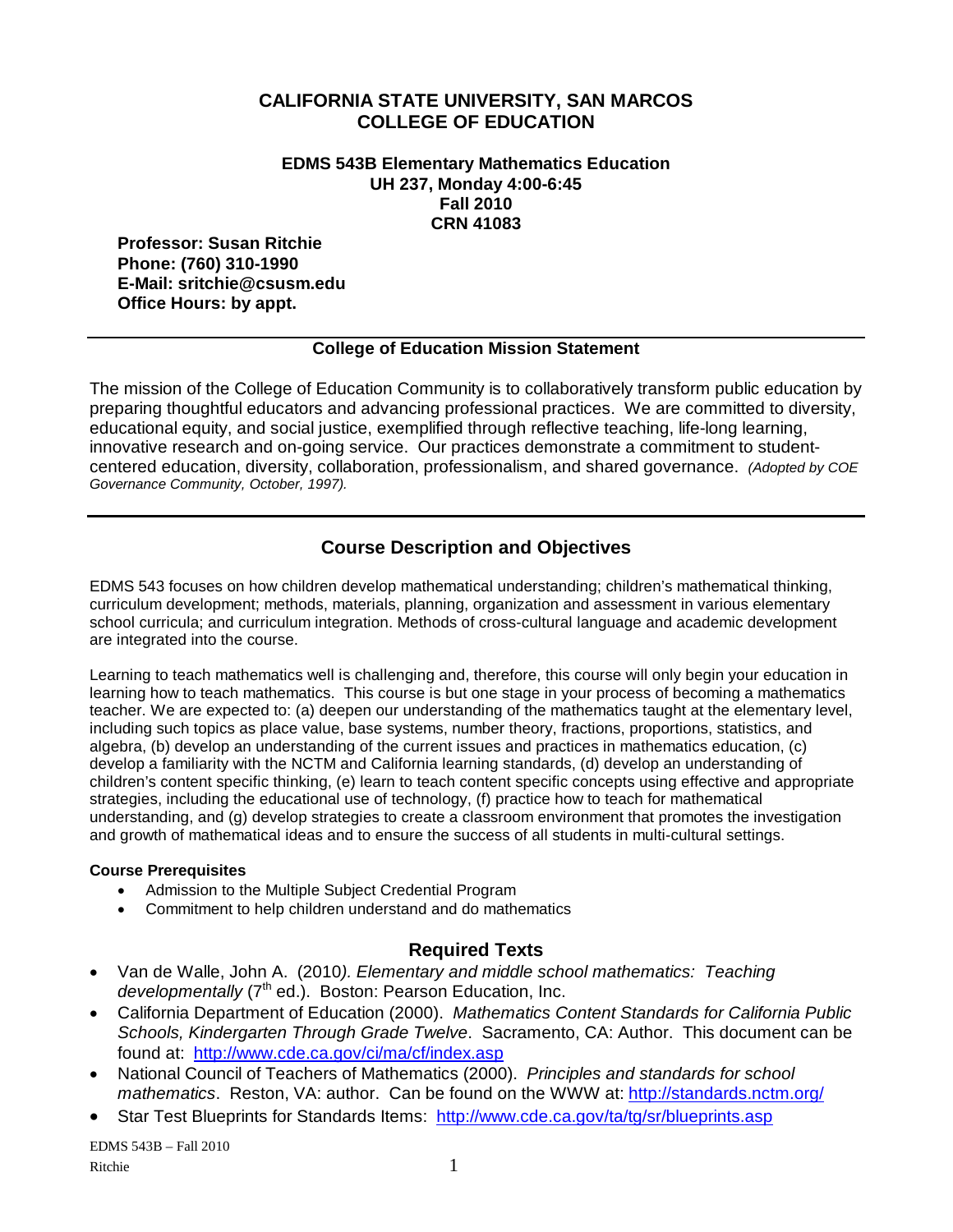#### **Authorization to Teach English Learners**

This credential program has been specifically designed to prepare teachers for the diversity of languages often encountered in California public school classrooms. The authorization to teach English learners is met through the infusion of content and experiences within the credential program, as well as additional coursework. Students successfully completing this program receive a credential with authorization to teach English learners.

*(Approved by CCTC in SB 2042 Program Standards, August 02)*

#### **STUDENT LEARNING OUTCOMES**

#### **Teacher Performance Expectation (TPE) Competencies**

The course objectives, assignments, and assessments have been aligned with the CTC standards for Multiple Subject Credential. This course is designed to help teachers seeking a California teaching credential to develop the skills, knowledge, and attitudes necessary to assist schools and district in implementing effective programs for all students. The successful candidate will be able to merge theory and practice in order to realize a comprehensive and extensive educational program for all students. You will be required to formally address the following TPEs in this course:

TPE 1A, TPE 2

## **California Teacher Performance Assessment (CalTPA)**

Beginning July 1, 2008 all California credential candidates must successfully complete a stateapproved system of teacher performance assessment (TPA), to be embedded in the credential program of preparation. At CSUSM this assessment system is called the CalTPA or the TPA for short.

To assist your successful completion of the TPA a series of informational seminars are offered over the course of the program. TPA related questions and logistical concerns are to be addressed during the seminars. Your attendance to TPA seminars will greatly contribute to your success on the assessment.

Additionally, COE classes use common pedagogical language, lesson plans (lesson designs), and unit plans (unit designs) in order to support and ensure your success on the TPA and more importantly in your credential program.

The CalTPA Candidate Handbook, TPA seminar schedule, and other TPA support materials can be found on the COE website provided at the website provided:

<http://www.csusm.edu/coe/CalTPA/ProgramMaterialsTPA.html>

#### **College of Education Attendance Policy**

Due to the dynamic and interactive nature of courses in the College of Education, all students are expected to attend all classes and participate actively. At a minimum, students must attend more than 80% of class time, or s/he may not receive a passing grade for the course at the discretion of the instructor. Individual instructors may adopt more stringent attendance requirements. Should the student have extenuating circumstances, s/he should contact the instructor as soon as possible. *(Adopted by the COE Governance Community, December, 1997).*

**For every absence you will lose 5 points. You are able to earn extra credit for one absence. If you miss two class sessions or are late (or leave early) more than three sessions, you cannot receive a grade of "A".** Should you have extenuating circumstances, contact the instructor as soon as possible. Please discuss with me any extenuating circumstances that will cause you to miss class prior to your absence. Attendance will be taken at each class session. Furthermore, grades on assignments turned in late will be lowered unless **prior arrangements** have been made with the instructor.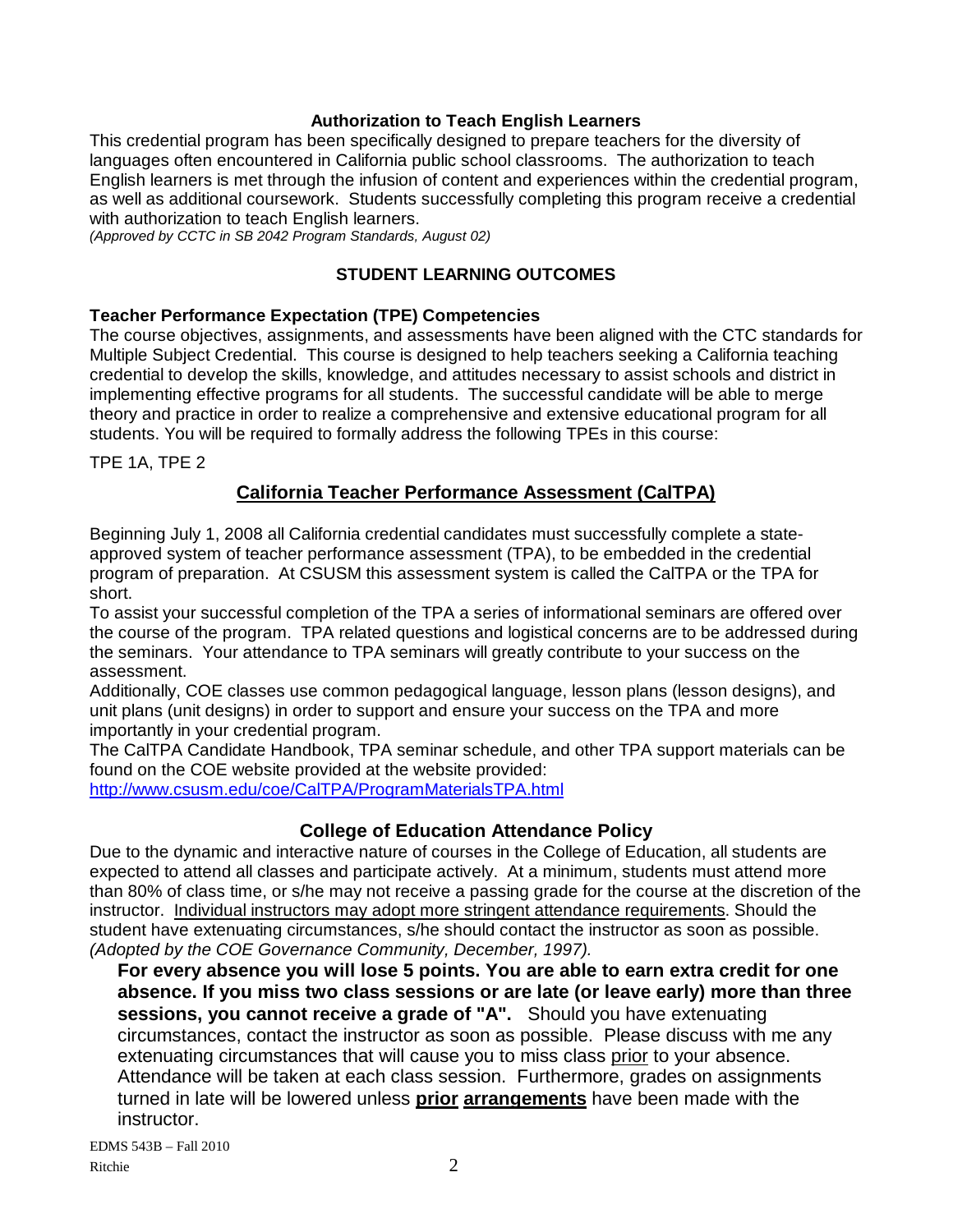### **Students with Disabilities Requiring Reasonable Accommodations**

Students with disabilities who require reasonable accommodations must be approved for services by providing appropriate and recent documentation to the Office of Disable Student Services (DSS). This office is located in Craven Hall 5205, and can be contacted by phone at (760) 750-4905, or TTY (760) 750-4909. Students authorized by DSS to receive reasonable accommodations should meet with their instructor during office hours or, in order to ensure confidentiality, in a more private setting.

#### **Course Requirements**

**Reading Reflections** - Students will reflect on the assigned readings for chapters 1&2; 3; 4; 5; 6&7. These reflections should clearly articulate your thoughts **on the chapter's** and discuss how you might **specifically apply** what you learned from the reading as a teacher in the classroom. Cougar Courses will be used for the purpose of written reflections and discussion. (15 points)

**Math Chapter Presentation & Activity**- You and a small group (4-5) will present a chapter review and teach a short 5-10 minute math activity from our text. Your group will have an hour to present the chapter and rotate through each of the group members' activity. You will sign up for a specific chapter and class session. (10 points)

**Student Interviews** - You will conduct a series of two different student interviews based on questions provided in class. For each interview, you will pose mathematical problems to any one student at a predetermined grade level. The purpose is to get you to begin thinking about students' mathematical understanding, to learn how to effectively pose questions and interpret the meaning of students' answers, and to provide you with an opportunity to interact with students. (20 points)

**Mathematical Resources & Lesson** – Working in small groups or with a partner, your team will first compile 10 resources each on a predetermined mathematical topic (10 points). Each student will design a lesson (with a COE Lesson Plan) that you will present and videotape in an elementary classroom (30 Points). The purpose of this activity is to help you learn how to design effective mathematical activities, to provide you with an opportunity to begin compiling mathematical resources, and to provide an opportunity for you to practice teaching mathematics. (40 points total)

**Participation & Professionalism** - This course is designed for active learning during class sessions. In order for this course to succeed for individuals and the group, students must come to class prepared to discuss assigned readings/topics and to participate in class activities. (15 points)

**For every absence you will lose 5 points. You are able to earn extra credit for one absence. Extra Credit (5 points): Extra Interview**

## **Grading Standards**

Grades will be based on the following grading scale:

| A    | $93 - 100\%$ |
|------|--------------|
| А-   | $90 - 92%$   |
| $B+$ | $88 - 89%$   |
| B    | $83 - 87%$   |
| B-   | $80 - 82%$   |
| C+   | $78 - 79%$   |
| C    | $73 - 77%$   |
| C-   | $70 - 72%$   |
|      |              |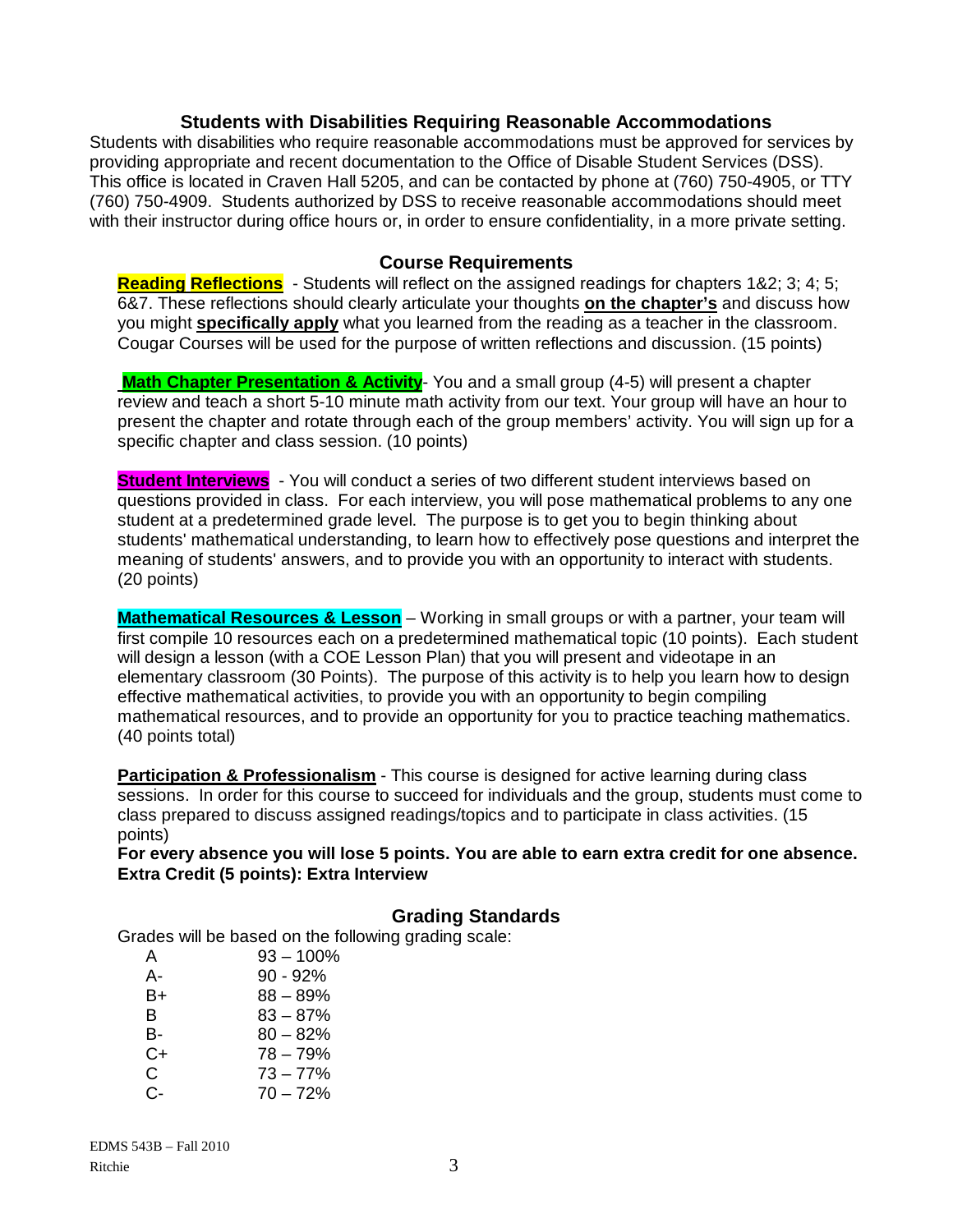### **All University Writing Requirement**

The CSUSM writing requirement of 2500 words is met through the completion of course assignments. Therefore, all writing will be looked at for content, organization, grammar, spelling, and format.

### **CSUSM Academic Honesty Policy**

"Students will be expected to adhere to standards of academic honesty and integrity, as outlined in the Student Academic Honesty Policy. All written work and oral presentation assignments must be original work. All ideas/materials that are borrowed from other sources must have appropriate references to the original sources. Any quoted material should give credit to the source and be punctuated with quotation marks.

Students are responsible for honest completion of their work including examinations. There will be no tolerance for infractions. If you believe there has been an infraction by someone in the class, please bring it to the instructor's attention. The instructor reserves the right to discipline any student for academic dishonesty in accordance with the general rules and regulations of the university. Disciplinary action may include the lowering of grades and/or the assignment of a failing grade for an exam, assignment, or the class as a whole."

Incidents of Academic Dishonesty will be reported to the Dean of Students. Sanctions at the University level may include suspension or expulsion from the University.

#### **Plagiarism:**

As an educator, it is expected that each student will do his/her own work, and contribute equally to group projects and processes. Plagiarism or cheating is unacceptable under any circumstances. If you are in doubt about whether your work is paraphrased or plagiarized see the Plagiarism Prevention for Students website [http://library.csusm.edu/plagiarism/index.html.](http://library.csusm.edu/plagiarism/index.html) If there are questions about academic honesty, please consult the University catalog.

## **USE of TECHNOLOGY**

Students are expected to demonstrate competency in the use of various forms of technology (i.e. word processing, electronic mail, WebCT6, use of the Internet, and/or multimedia presentations). Specific requirements for course assignments with regard to technology are at the discretion of the instructor. Keep a digital copy of all assignments for use in your teaching portfolio. Most assignments will be submitted online, and some will be submitted in hard copy as well. Details will be given in class.

#### **Electronic Communication Protocol:**

Electronic correspondence is a part of your professional interactions. If you need to contact the instructor, e-mail is often the easiest way to do so. It is my intention to respond to all received e-mails in a timely manner. Please be reminded that e-mail and on-line discussions are a very specific form of communication, with their own nuances and etiquette. For instance, electronic messages sent in all upper case (or lower case) letters, major typos, or slang, often communicate more than the sender originally intended. With that said, please be mindful of all e-mail and on-line discussion messages you send to your colleagues, to faculty members in the College of Education, or to persons within the greater educational community. All electronic messages should be crafted with professionalism and care.

Things to consider:

- Would I say in person what this electronic message specifically says?
- How could this message be misconstrued?
- Does this message represent my highest self?
- Am I sending this electronic message to avoid a face-to-face conversation?

EDMS 543B – Fall 2010

Ritchie 4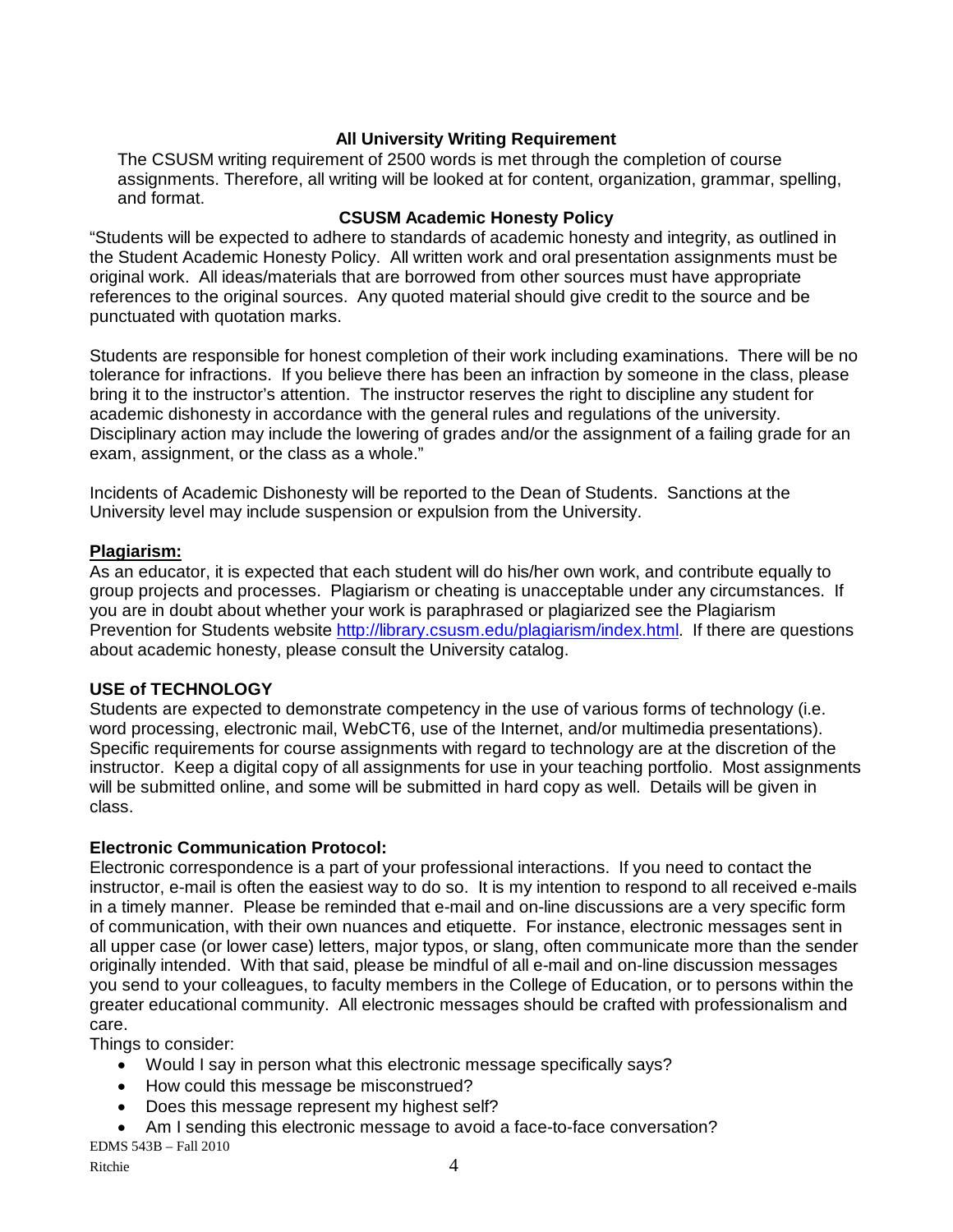In addition, if there is ever a concern with an electronic message sent to you, please talk with the author in person in order to correct any confusion.

| <b>Date</b>                  | <b>Topic</b>                                                                                           | <b>Assignment to be Completed BEFORE Class</b><br><b>Session</b>                                  |
|------------------------------|--------------------------------------------------------------------------------------------------------|---------------------------------------------------------------------------------------------------|
| Session 1                    | Introduction to Mathematics Education                                                                  |                                                                                                   |
| 8/30/10                      | Professionalism                                                                                        |                                                                                                   |
| Session 2<br>9/6/10          | No class-holiday                                                                                       |                                                                                                   |
| Session 3<br>9/13/10         | <b>Developing Mathematical</b><br>Understanding<br><b>Characteristics of an Effective</b><br>Classroom | Van de Walle: chapter 1 & 2 (reflection-<br><b>Cougar Courses)</b>                                |
| Session 4<br>9/20/10         | <b>Student Thinking/ Teaching Through</b><br><b>Problem Solving</b>                                    | Van de Walle: chapter 3 (reflection- Cougar<br>Courses)                                           |
| Session 5<br>9/27/10         | Planning in the Problem-Based<br>Classroom<br>Lesson Design                                            | Van de Walle: chapter 4 (reflection- Cougar<br>Courses)                                           |
| Session 6<br>10/4/10         | <b>Student Thinking/ Assessment</b><br><b>Student Interviews</b>                                       | Van de Walle: chapter 5 (reflection- Cougar<br><b>Courses</b> )                                   |
| Session 7<br>10/11/10        | <b>Student Populations</b><br>Technology                                                               | Van de Walle: chapter 6 & 7 (reflection-<br><b>Cougar Courses)</b><br><b>Lesson Resources Due</b> |
| Session 8<br>10/18/10        | <b>Number Concepts and Operations</b>                                                                  | Van de Walle: chapter 8 & 9 presentation<br><b>Student Interview #1 Due</b>                       |
| Session 9<br>10/25/10        | <b>Basic Facts and Place Value</b>                                                                     | Van de Walle: chapter 10 & 11<br>presentation                                                     |
| Session 10<br>11/1/10        | <b>Strategies for Whole-Number</b><br>Computation                                                      | Van de Walle: chapter 12 & 13<br><b>Lesson Plan Due</b>                                           |
| Session 11<br><u>11/8/10</u> | Algebraic Thinking                                                                                     | Van de Walle: chapter 14 presentation                                                             |
| Session 12<br>11/15/10       | <b>Fractions</b><br>Decimals, Percents, Ratio & Proportion                                             | Van de Walle: chapters 15, 16<br>presentation<br>17, 18,                                          |
| Session 13<br>11/22/10       | Thanksgiving Day- no class                                                                             | <b>Interview #2 Due</b>                                                                           |
| Session 14<br>11/29/10       | <b>Measurement &amp; Geometry</b>                                                                      | Van de Walle: chapter 19 & 20presentation<br><b>Lesson Plan Presentation</b>                      |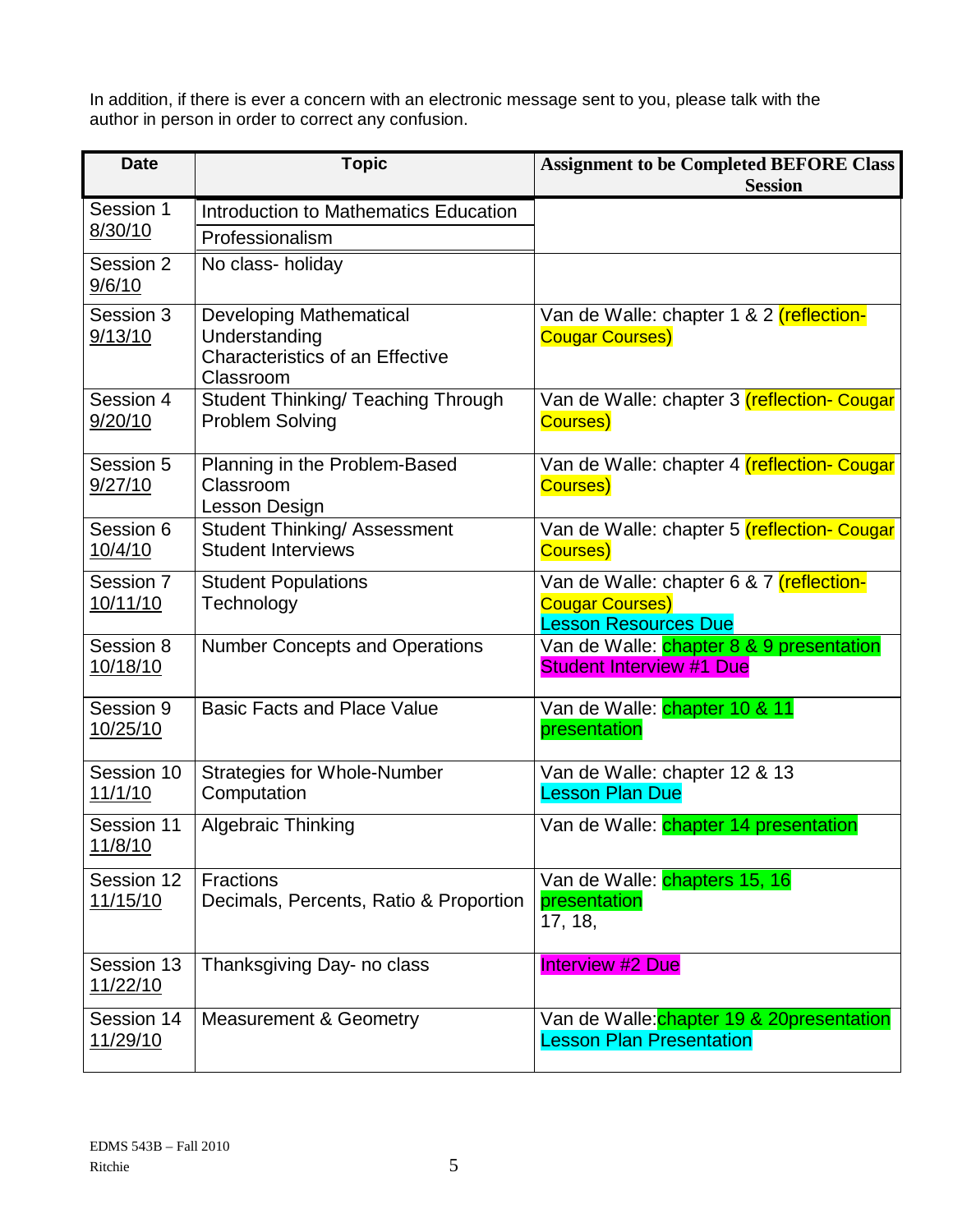| 12/6/10 | Session 15   Data Analysis & Probability | Van de Walle: chapter 21 & 22<br><b>Lesson Plan Presentations</b> |
|---------|------------------------------------------|-------------------------------------------------------------------|
|         |                                          |                                                                   |

## **Math Chapter Presentation and Activity**

EDMS 543

The purpose of this assignment is to provide you with opportunities to (1) experience teaching a math activity in a small group setting, (2) reflect on student learning, (3) set up learning centers in a classroom and rotate students through various activities.

This assignment will be completed with a small group of 4-5 members. Each group will select a math topic in K-8 curriculum and be responsible for presenting the correspondent chapters in the textbook. Each member will also select an activity from the chapters to present to a small group in class. The activities will be taken from the chapters and are intended to help the class understand the big ideas in the chapters. Each individual activity should take about 7-10 minutes.

Each member will also need to write a short 1 page reflection (due 1 week after you have taught your activity). This reflection should be written after having a discussion with your group members. The reflection has two components:

- 1) The effectiveness of your group presentation. How did the class demonstrate their understanding of the materials in your group presentation? Were they engaged and showing interest? Was your presentation accessible to the class?
- 2) The effectiveness of you individual math activity. How were your learners able to complete the activity (making content accessible)? What worked and what didn't (student engagement)? How were you able to assess their understanding.

You will submit a copy of your reflection on-line in Cougar Courses. (10 points)

|                       | 1 pt.             | 3 pt.               | 4 pt.            | 5 pt.            |
|-----------------------|-------------------|---------------------|------------------|------------------|
|                       | <b>Developing</b> | <b>Nearly Meets</b> | <b>Meets</b>     | <b>Exceeds</b>   |
|                       | Candidates' plan  | Candidates' plan    | Candidates' plan | Candidates' plan |
| <b>Making Content</b> | and presentation  | and presentation    | and presentation | and presentation |
| Accessible            | will demonstrate  | will demonstrate    | will demonstrate | will demonstrate |
|                       | little to no      | some                | considerable     | exceptional      |
|                       | understanding in  | understanding in    | understanding in | understanding in |
|                       | the use of        | the use of          | the use of       | the use of       |
|                       | pedagogical       | pedagogical         | pedagogical      | pedagogical      |
|                       | strategies that   | strategies that     | strategies that  | strategies that  |
|                       | will provide all  | will provide all    | will provide all | will provide all |
|                       | students access   | students access     | students access  | students access  |
|                       | to the            | to the              | to the           | to the           |
|                       | mathematics       | mathematics         | mathematics      | mathematics      |
|                       | curriculum        | curriculum          | curriculum       | curriculum.      |
|                       | Candidates' plan  | Candidates' plan    | Candidates' plan | Candidates' plan |
| <b>Student</b>        | and presentation  | and presentation    | and presentation | and presentation |
| Engagement            | will demonstrate  | will demonstrate    | will demonstrate | will demonstrate |
|                       | little to no      | some                | considerable     | exceptional      |
|                       | understanding in  | understanding in    | understanding in | understanding in |
|                       | the use of        | the use of          | the use of       | the use of       |

## **Math Activity Assignment**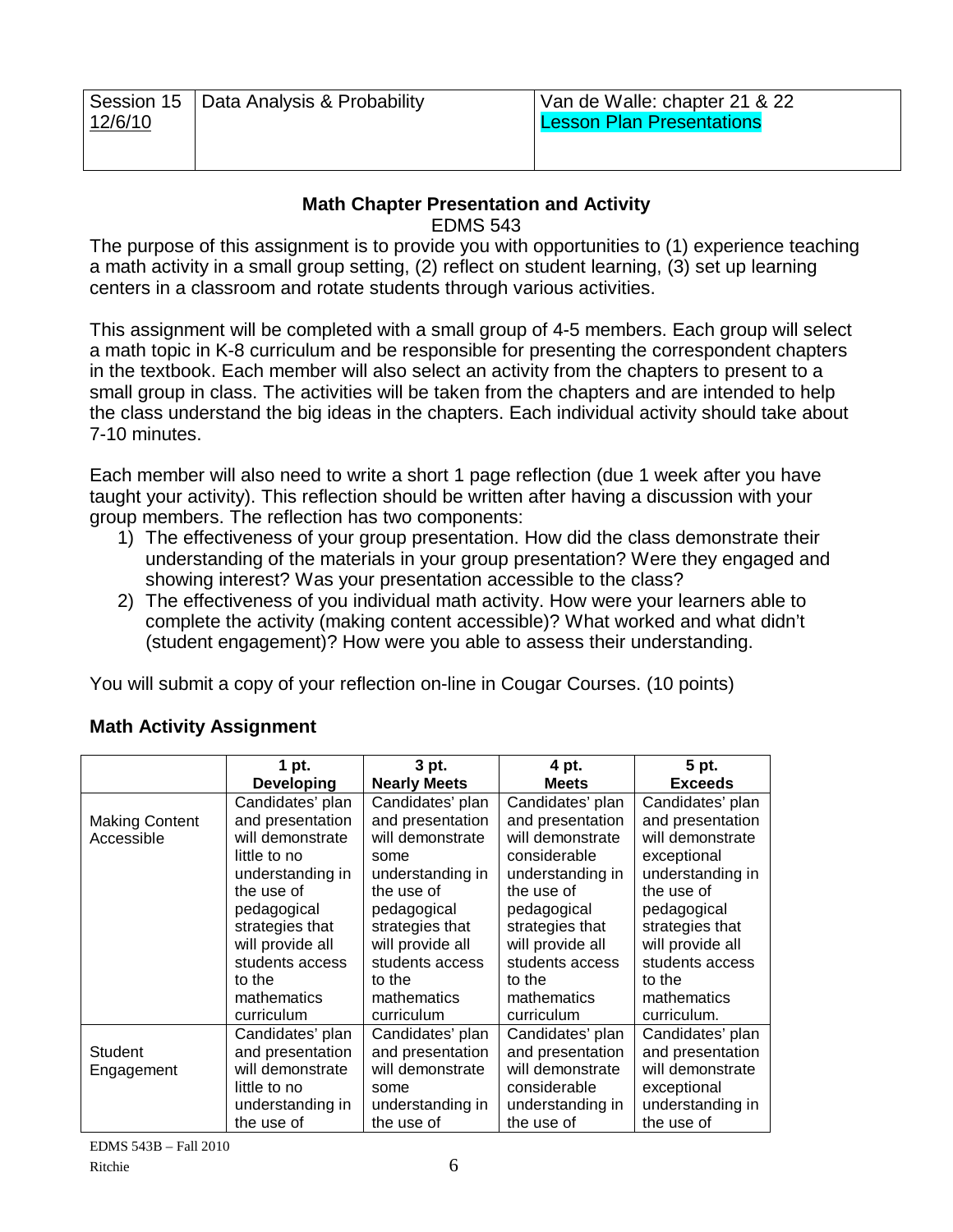| pedagogical<br>strategies that<br>will engage all<br>students in the<br>mathematics | pedagogical<br>strategies that<br>will engage all<br>students in the<br>mathematics | pedagogical<br>strategies that<br>will engage all<br>students in the<br>mathematics | pedagogical<br>strategies that<br>will engage all<br>students in the<br>mathematics |
|-------------------------------------------------------------------------------------|-------------------------------------------------------------------------------------|-------------------------------------------------------------------------------------|-------------------------------------------------------------------------------------|
|                                                                                     |                                                                                     |                                                                                     |                                                                                     |
| curriculum                                                                          | curriculum                                                                          | curriculum                                                                          | curriculum                                                                          |

## **STUDENT INTERVIEW GUIDELINES**

## EDMS 543

Student interviews are designed to provide students with opportunities to focus on a single child's thinking about mathematics. It will also help students to improve their use of inquiry for assessment purposes and to better understand elementary level students with different understandings.

You will interview one child for each content interview (make sure to look at the appropriate grade level for each interview) and write up your evaluation of the student (please also submit the child's written work attached to your paper). Everyone will conduct Interview 1 and pick any other topic for your second interview. Questions are provided in Cougar Courses.

## **Prior to the interview**

- You should arrange with a teacher (or parent of a child you know) to interview one child for 20-30 minutes in a quiet place outside the classroom, if possible.
- Provide the teacher with some understanding of what the interview will contain and see if he/she has any thoughts about how this child will do on the assessment.
- Develop a list of questions you may want to use if the child is not forthcoming with a response. For example, if the child says "I just knew it", you might respond with "What did you think about first?" or "If you were helping a friend, how would you explain what you did?"

## **During the interview**

Work with the child individually. Begin the interview by informing the child that you will be giving him/her a series of math problems to solve and that you are interested in his/her thinking process and in the strategies s/he uses to solve these problems. Inform the child that s/he can solve the problems in any way s/he wants. Please remind the child that the interview is voluntary and that s/he can end the interview at any time (if a student does end early then please find another willing student). Do everything you can to help make the child comfortable.

Orally provide the child with each problem, posing them one at a time, you received from class and provide him/her with sufficient time to complete each problem. You may also want to provide the child with a written copy of each problem and/or manipulatives.

After the child answers each problem you should ask a variety of questions that will help you to better understand the child's thinking and to assess his/her mathematical understanding. **You will want to note the questions you ask and the child's responses** and it may be necessary to ask the child to wait while you are writing -- it is OK to ask the child to wait. **You should not tape-record/video-tape the interview without parental permission**.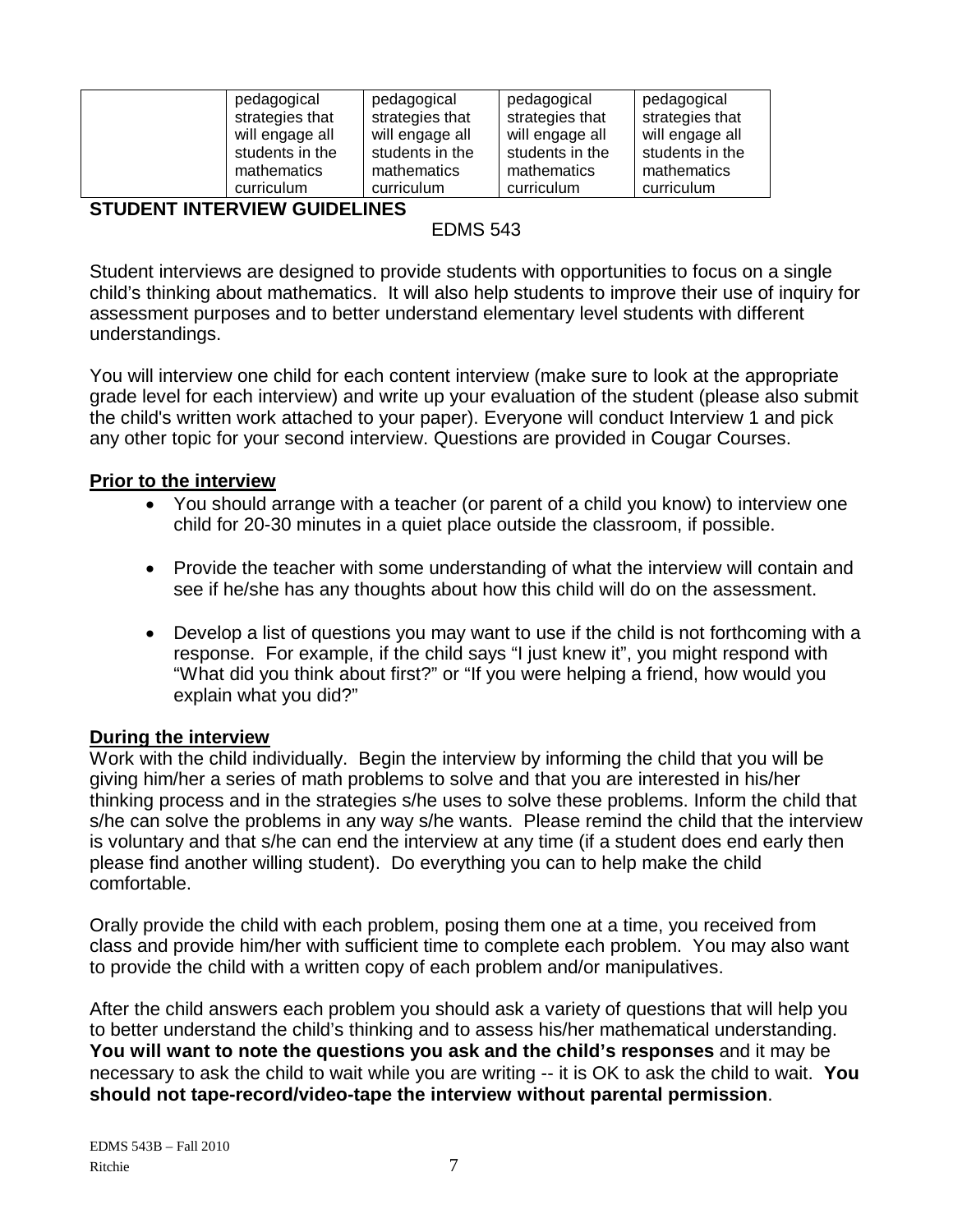## **During the interview, be sure to consider the following:**

- The best thing you can be is genuinely curious. Remember the point of the interview is to discover how the child thinks -- *NOT* to guide the child to the correct answer (try to fight the urge to be "teacher").
- Offer manipulatives and other strategies/methods to support the student and their ability to solve the problems and demonstrate their thinking.
- Be careful to respond similarly to correct and incorrect answers. Be curious about all solution strategies -- not just the ones leading to incorrect solutions.
- Your primary role is to listen. Make sure you allow enough "wait time" -- children need time to think before answering.
- Make sure the child feels comfortable during the entire interview. If the child clearly cannot answer a problem, move on to the next problem. If you feel that the child is really struggling and frustrated, you may want to end the interview or give the child a problem you are fairly certain s/he can solve and then end the interview. If you cut an interview short because of student difficulty, be sure to discuss your reasoning in your write-up.

# **After the interview**

You should write a two page reflection that includes a complete description of the interview with the student responses as well as a brief discussion on each of the following two points:

- What specifically did you learn about this child's mathematical understanding? Here you will want to make some claims about the mathematics your student understands or doesn't understand. I am looking for more of an explanation than just your student could or couldn't solve a particular problem.
- What specifically might you do for this child if you were his/her teacher? Here you might want to include discussions about such issues as curriculum, instructional strategies, etc.

# **Grading:**

Each interview will be worth a total of 10 points. More specifically, I will be looking for nicely written papers that clearly and specifically express what you learned about: 1) the child's mathematical understanding and 2) what you would do next for this child if you were his/her teacher (again be specific here). For example, you might recognize that this student lacks a conceptual understanding of multiplication – so as this child's teacher you might want to pose meaningful problems related to multiplication, etc.

\*NOTE: When you turn in your write-up, you should also include the child's written work (if it exists) and without the student's "actual" name listed.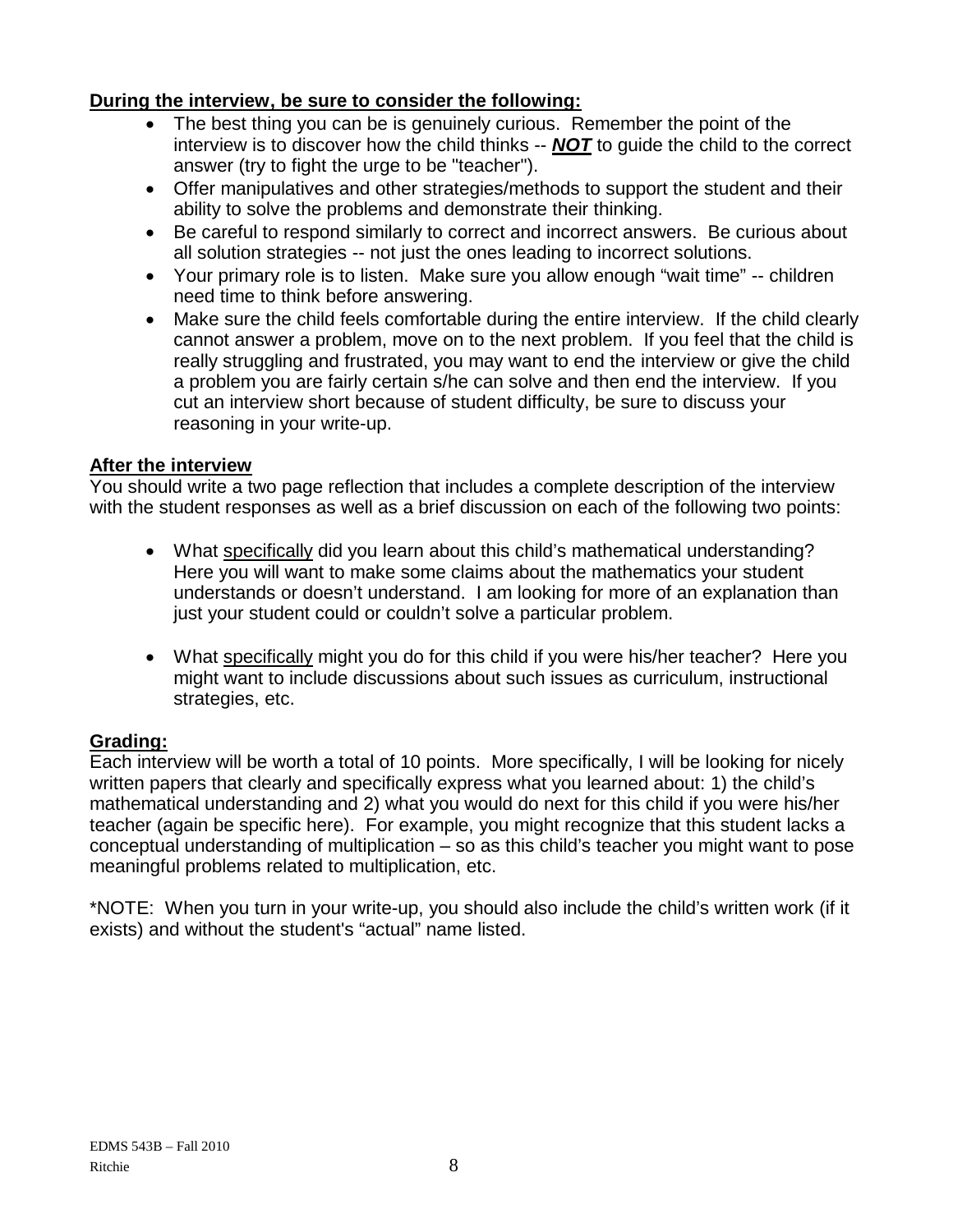### **Student Interviews Assignment** EDMS 543

|                                                                                                                                                       | .5 <sub>pts</sub>                                                                                                                                                                                                                                       | 1 pt.                                                                                                                                                                                                                                        | $1.5$ pts                                                                                                                                                                                                                                               | 2 pts                                                                                                                                                                                                                                                 |
|-------------------------------------------------------------------------------------------------------------------------------------------------------|---------------------------------------------------------------------------------------------------------------------------------------------------------------------------------------------------------------------------------------------------------|----------------------------------------------------------------------------------------------------------------------------------------------------------------------------------------------------------------------------------------------|---------------------------------------------------------------------------------------------------------------------------------------------------------------------------------------------------------------------------------------------------------|-------------------------------------------------------------------------------------------------------------------------------------------------------------------------------------------------------------------------------------------------------|
|                                                                                                                                                       | Developing                                                                                                                                                                                                                                              | <b>Nearly Meets</b>                                                                                                                                                                                                                          | <b>Meets</b>                                                                                                                                                                                                                                            | <b>Exceeds</b>                                                                                                                                                                                                                                        |
| <b>Subject Specific</b><br>Pedagogical<br>skills for MS<br>Teaching<br>Assignment<br>(Teaching<br>Mathematics in a<br>Multiple Subject<br>Assignment) | Candidate's<br>assessment and<br>recommendations<br>from the student<br>interview<br>demonstrates little to<br>no understanding of<br>how to teach the<br>state adopted<br>academic content<br>standard in<br>mathematics                               | Candidate's<br>assessment and<br>recommendations<br>from the student<br>interview<br>demonstrates some<br>understanding of how<br>to teach the state<br>adopted academic<br>content standard in<br>mathematics                               | Candidate's<br>assessment and<br>recommendations<br>from the student<br>interview<br>demonstrates<br>considerable<br>understanding of how<br>to teach the state<br>adopted academic<br>content standard in<br>mathematics                               | Candidate's<br>assessment and<br>recommendations<br>from the student<br>interview<br>demonstrates<br>exceptional<br>understanding of how<br>to teach the state<br>adopted academic<br>content standard in<br>mathematics                              |
| Monitoring<br><b>Student Learning</b><br>During<br>Instruction                                                                                        | Candidate's<br>assessment and<br>recommendations<br>from the student<br>interview<br>demonstrates little to<br>no understanding of<br>how to monitor<br>student learning and<br>how to effectively<br>make use of this<br>information when<br>teaching. | Candidate's<br>assessment and<br>recommendations<br>from the student<br>interview<br>demonstrates some<br>understanding of how<br>to monitor student<br>learning and how to<br>effectively make use<br>of this information<br>when teaching. | Candidate's<br>assessment and<br>recommendations<br>from the student<br>interview<br>demonstrates<br>considerable<br>understanding of how<br>to monitor student<br>learning and how to<br>effectively make use<br>of this information<br>when teaching. | Candidate's<br>assessment and<br>recommendations<br>from the student<br>interview<br>demonstrates<br>exceptional<br>understanding of how<br>to monitor student<br>learning and how to<br>effectively make use<br>of this information<br>when teaching |
| Interpretation<br>and Use of<br>Assessments                                                                                                           | Candidate<br>demonstrates little to<br>no understanding of<br>how to effectively<br>assess students'<br>content knowledge<br>through the use of<br>student interviews.                                                                                  | Candidate<br>demonstrates some<br>understanding of how<br>to effectively assess<br>students' content<br>knowledge through<br>the use of student<br>interviews.                                                                               | Candidate<br>demonstrates<br>considerable<br>understanding of how<br>to effectively assess<br>students' content<br>knowledge through<br>the use of student<br>interviews.                                                                               | Candidate<br>demonstrates<br>exceptional<br>understanding of how<br>to effectively assess<br>students' content<br>knowledge through<br>the use of student<br>interviews.                                                                              |
| Developmentally<br>Appropriate<br>Teaching<br>Practices                                                                                               | Candidates' will<br>demonstrate little to<br>no understanding in<br>the use of<br>developmentally<br>appropriate teaching<br>practices.                                                                                                                 | Candidates" will<br>demonstrate some<br>understanding in the<br>use of<br>developmentally<br>appropriate teaching<br>practices.                                                                                                              | Candidates' will<br>demonstrate<br>considerable<br>understanding in the<br>use of<br>developmentally<br>appropriate teaching<br>practices.                                                                                                              | Candidates' will<br>demonstrate<br>exceptional<br>understanding in the<br>use of<br>developmentally<br>appropriate teaching<br>practices.                                                                                                             |
|                                                                                                                                                       |                                                                                                                                                                                                                                                         |                                                                                                                                                                                                                                              |                                                                                                                                                                                                                                                         |                                                                                                                                                                                                                                                       |
| <b>Making Content</b><br>Accessible                                                                                                                   | Candidate's<br>recommendations<br>from the student<br>interview<br>demonstrates little to<br>no understanding in<br>the use of<br>pedagogical<br>strategies that will<br>provide all students<br>access to the<br>mathematics<br>curriculum             | Candidate's<br>recommendations<br>from the student<br>interview<br>demonstrates some<br>understanding in the<br>use of pedagogical<br>strategies that will<br>provide all students<br>access to the<br>mathematics<br>curriculum             | Candidate's<br>recommendations<br>from the student<br>interview<br>demonstrates<br>considerable<br>understanding in the<br>use of pedagogical<br>strategies that will<br>provide all students<br>access to the<br>mathematics<br>curriculum             | Candidate's<br>recommendations<br>from the student<br>interview<br>demonstrates<br>exceptional<br>understanding in the<br>use of pedagogical<br>strategies that will<br>provide all students<br>access to the<br>mathematics<br>curriculum            |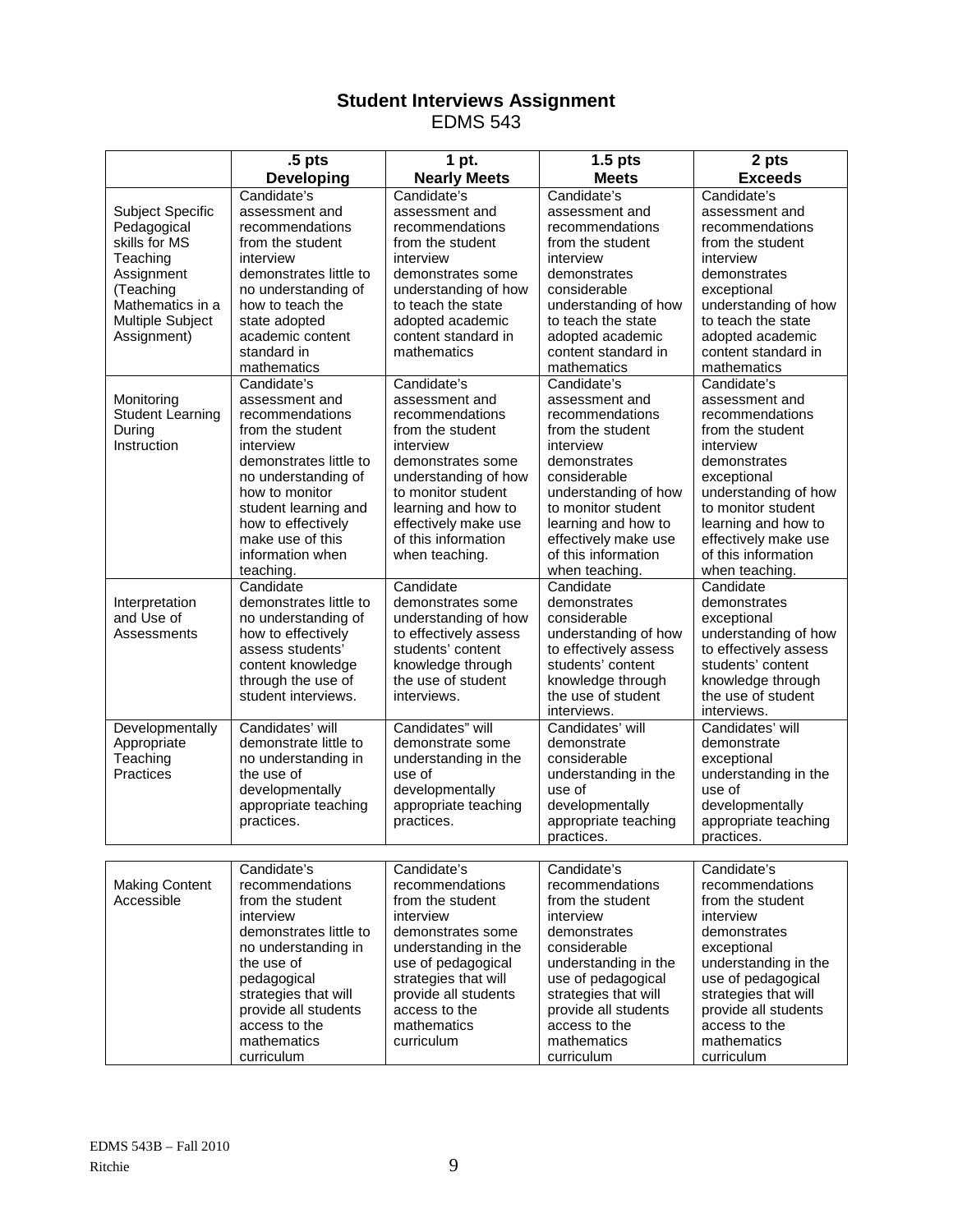### **MATHEMATICAL RESOURCES ASSIGNMENT** EDMS 543

In preparation for your Classroom Presentation Assignment, your "content group" will construct an Annotated List of Resources that your fellow colleagues will find helpful when teaching your mathematical topic to students. Your list should include resources that directly relate to your mathematical topic (e.g., algebra, geometry, etc.). For example, you should include such things as children's literature, teacher support materials, manipulatives, WWW locations, research articles, videos or movies, software, etc. Please include any useful information that you find when researching your topic so that your colleagues can learn from your work (but do not include duplicated pages from teacher workbooks, rather provide citations along with short descriptions of your resources). I will be looking to find wellconstructed packets of information. If you partition the workload it should not be an overwhelming task. If each group prepares a packet of materials that is filled with important resources, and we share that information in class, then you will each have a wealth of information on some of the important mathematical resources for use when you teach! A general "rule of thumb" might be for your group to try and find 5 resources in each of the areas mentioned (a minimum of 10 resources per group member). Some topics will naturally have more resources than other topics.

Your group will need to turn in one nicely prepared copy of your List of Resources. Your group should also be prepared to include in your lesson presentation some highlights of the resources you found (consider bringing in a few of the items that you found most helpful when planning your presentation and resources for these materials).

This project is purposefully open-ended in the hopes that you will go out and find some great resources for your mathematical topic and for your presentation. You should talk with your master teachers, use the internet, and make use of materials I provide. However, if you have any questions or challenges finding resources, please be sure to ask (I am happy to provide support…I want these to be good so they are good resources)!

#### **Mathematical Lessons:**

Working in small groups or with a partner, students will demonstrate various methods to teach a mathematical concept. Groups of two-four will work together to prepare lessons in a given strand of the elementary math curriculum. You will teach this lesson in your practicum classroom and have it videotaped (if possible). You will sign up to present your lesson to our class. This can be demonstrated through your video or a slideshow with pictures of the lesson or student work samples from your lesson. A complete COE Lesson Plan needs to be turned in as well as a reflection.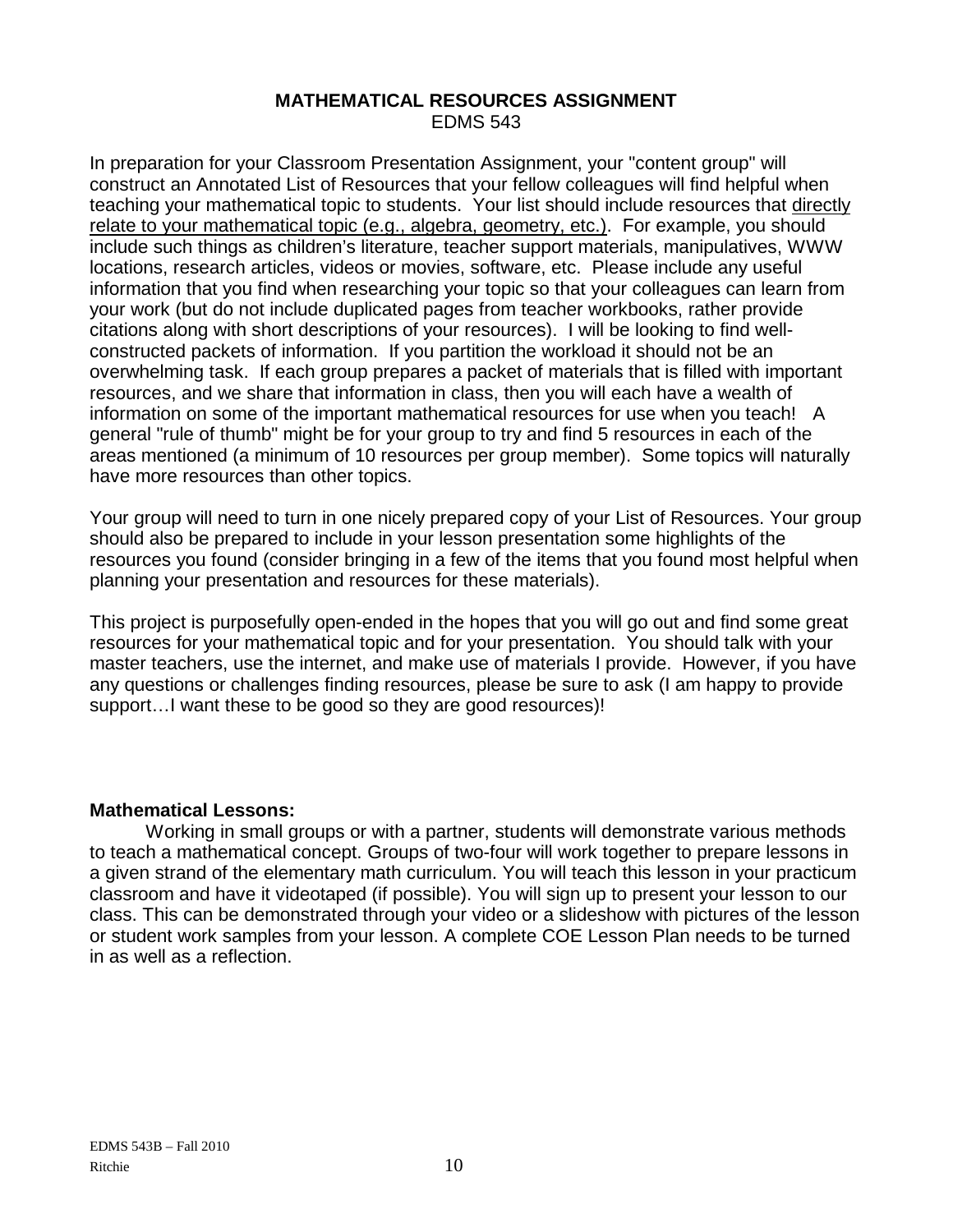## **LESSON DESIGN ASSIGNMENT GRADING RUBRIC** EDMS 543

| <b>Design Component</b>                            | <b>Approaching</b>            | <b>Meets</b>                   | <b>Exceeds</b>                                   |  |  |  |
|----------------------------------------------------|-------------------------------|--------------------------------|--------------------------------------------------|--|--|--|
| & Criteria                                         |                               | (includes the criteria for     | (includes the criteria for                       |  |  |  |
|                                                    |                               | Approaching)                   | Approaching & Meets)                             |  |  |  |
| Part I. Elements of Learning Experience (2 points) |                               |                                |                                                  |  |  |  |
| Title, Grade Level, &                              | Provides a title that is      | & title addresses the math     | & describes where the title                      |  |  |  |
| <b>Time</b>                                        | related to the lesson         | concepts in the lesson;        | fits within a unit plan.                         |  |  |  |
| $(.3 \text{ pts.})$                                | activity; provides grade      | appropriate grade level and    |                                                  |  |  |  |
|                                                    | level and time allocation     | time allocation                |                                                  |  |  |  |
| <b>Math Concept(s)</b>                             | Provides a description of     | $&$ the description is correct | & the description contains                       |  |  |  |
| $(.5 \text{ pts.})$                                | the math concepts in the      | and is distinct from a         | essential math concepts                          |  |  |  |
|                                                    | lesson                        | lesson objective               | ("big ideas").                                   |  |  |  |
| <b>CA Standards and</b>                            | CA Standards are              | & each learning objective      | $&$ identifies which of the                      |  |  |  |
| <b>Lesson-specific Learning</b>                    | identified and each is        | is clearly stated in terms of  | three facets of mathematics                      |  |  |  |
| <b>Objectives</b>                                  | addressed in a learning       | what students are expected     | learning (procedural                             |  |  |  |
| $(.5 \text{ pts.})$                                | objective or a set of         | to know and do                 | proficiency, conceptual                          |  |  |  |
|                                                    | objectives                    |                                | understanding, & problem                         |  |  |  |
|                                                    |                               |                                | solving) each learning                           |  |  |  |
|                                                    |                               |                                | objective is designed to                         |  |  |  |
|                                                    |                               |                                | address.                                         |  |  |  |
| <b>List of materials</b>                           | Provides a list of materials  | & the materials are            | & effective materials that                       |  |  |  |
| $(.3 \text{ pts.})$                                | .                             | appropriate                    | help achieve the learning                        |  |  |  |
|                                                    |                               |                                | objectives; if uncommon                          |  |  |  |
|                                                    |                               |                                | materials are used,                              |  |  |  |
|                                                    |                               |                                | describes how to obtain                          |  |  |  |
| <b>Class Description and</b>                       | Provides the class            | & includes developmental       | and/or produce them.<br>& includes ALL groups of |  |  |  |
| <b>Developmental Needs</b>                         | demographic information;      | needs of the students          | students who present a                           |  |  |  |
| $( .4 \text{ pts.})$                               | describes students' prior     |                                | different instructional                          |  |  |  |
|                                                    | knowledge & experience        |                                | challenge (ELL, Special                          |  |  |  |
|                                                    |                               |                                | Ed, GATE, etc.) and their                        |  |  |  |
|                                                    |                               |                                | particular learning needs.                       |  |  |  |
| Part II. Assessment Plan (5 points)                |                               |                                |                                                  |  |  |  |
| <b>Assessment Strategies</b>                       | Provides assessment           | & articulates if each          | & provides multiple                              |  |  |  |
| 3 points                                           | strategies for each           | strategy is entry-level,       | opportunities for the                            |  |  |  |
|                                                    | objective                     | progress monitoring or         | instructor to check for                          |  |  |  |
|                                                    |                               | summative assessment;          | understanding                                    |  |  |  |
|                                                    |                               | clearly describes types of     |                                                  |  |  |  |
|                                                    |                               | assessment, purpose and        |                                                  |  |  |  |
|                                                    |                               | implementation                 |                                                  |  |  |  |
| <b>Criteria or Rubrics</b>                         | Provides a set of criteria or | & clearly communicate to       | & provide evidence of                            |  |  |  |
| 2 points                                           | rubrics for assessing         | students about the             | addressing all learning                          |  |  |  |
|                                                    | student learning              | expectations                   | objectives.                                      |  |  |  |
| Part III. Instructional Strategies (15 points)     |                               |                                |                                                  |  |  |  |
| <b>The Launch Phase</b>                            | Provides an introduction to   | & effective introduction       | & establishes expectations                       |  |  |  |
| (Anticipatory Set and                              | the lesson                    | that motivates students,       | and provides script for                          |  |  |  |
| <b>Teaching to the</b>                             |                               | challenging/interesting        | teacher and times for each                       |  |  |  |
| Objective)                                         |                               | problem(s) that orient         | activity.                                        |  |  |  |
| 5 points                                           |                               | student thinking and           |                                                  |  |  |  |
|                                                    |                               | engages all learners           |                                                  |  |  |  |
| The Explore Phase                                  | Describes how you will        | & details the steps that       | & provides script for                            |  |  |  |
| (Guided Practice)                                  | help students explore the     | build students' conceptual     | teacher and times for each                       |  |  |  |
|                                                    | math concepts in the lesson   | understanding (cognitively     | activity; predicts what                          |  |  |  |